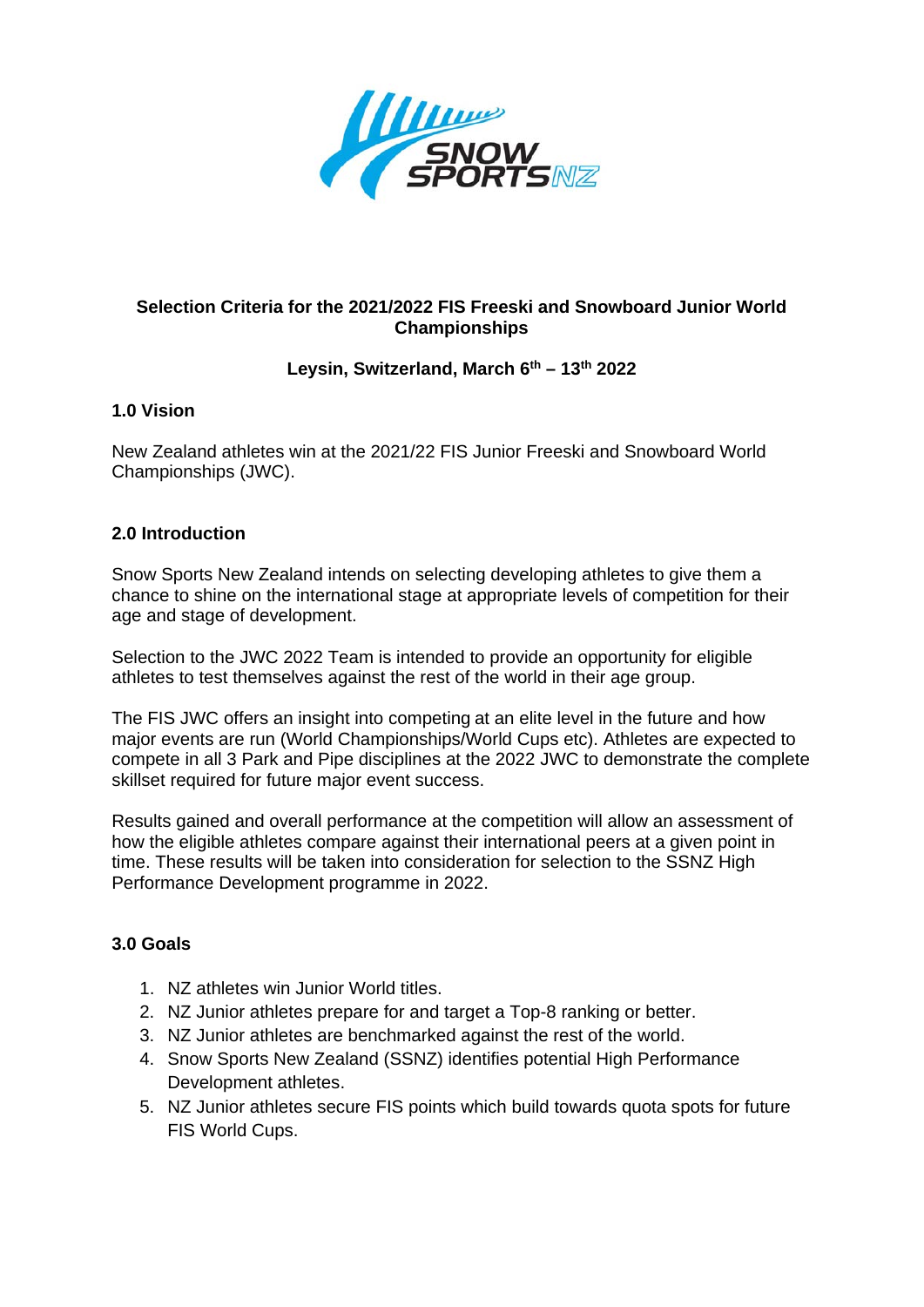### **4.0 The selectors**

The selection panel for the 2022 Junior World Championships is:

- Tom Willmott (Convenor)
- Tommy Pyatt
- Sean Thompson

The panel will be assisted by Luke Hetzel (HPAD Manager) and all other SSNZ employed Freeski and Snowboard coaches.

### **5.0 Eligibility criteria**

To be eligible for selection athletes must:

- 1. Hold a NZ passport.
- 2. Be a current financial member of Snow Sports NZ.
- 3. Meet FIS age and rules eligibility for the event.
	- a. Athletes must be born between 2004 and 2008.
- 4. Hold a current FIS licence.
- 5. Have completed a Rocketship Profile.
- 6. Have an Individual Performance Plan.

## **6.0 Over-Riding Selection Criteria**

Athletes must be able to demonstrate through their competition results, progression tracking, and Rocket Ship Profiles their ability to produce a run that will achieve Top-8 or better at the 2022 JWC in the Snowboard or Freeski disciplines of Big Air, Halfpipe and/or Slopestyle.

#### **7.0 Selection timeline**

Results within the period 1 January 2020 to **1 November 2021** will be considered by the selectors when selecting athletes.

#### **8.0 Qualifying events**

Athletes will normally have competed in a minimum of four (4) events across both northern and southern hemisphere seasons and finished in the Top-8 at two (2) or more of those events.

Results at the following events will be considered by the selectors:

- FIS World Cups
- FIS Junior World Championships
- Youth Olympic Games
- FIS Continental Cups
- Other FIS events with a quality competitive field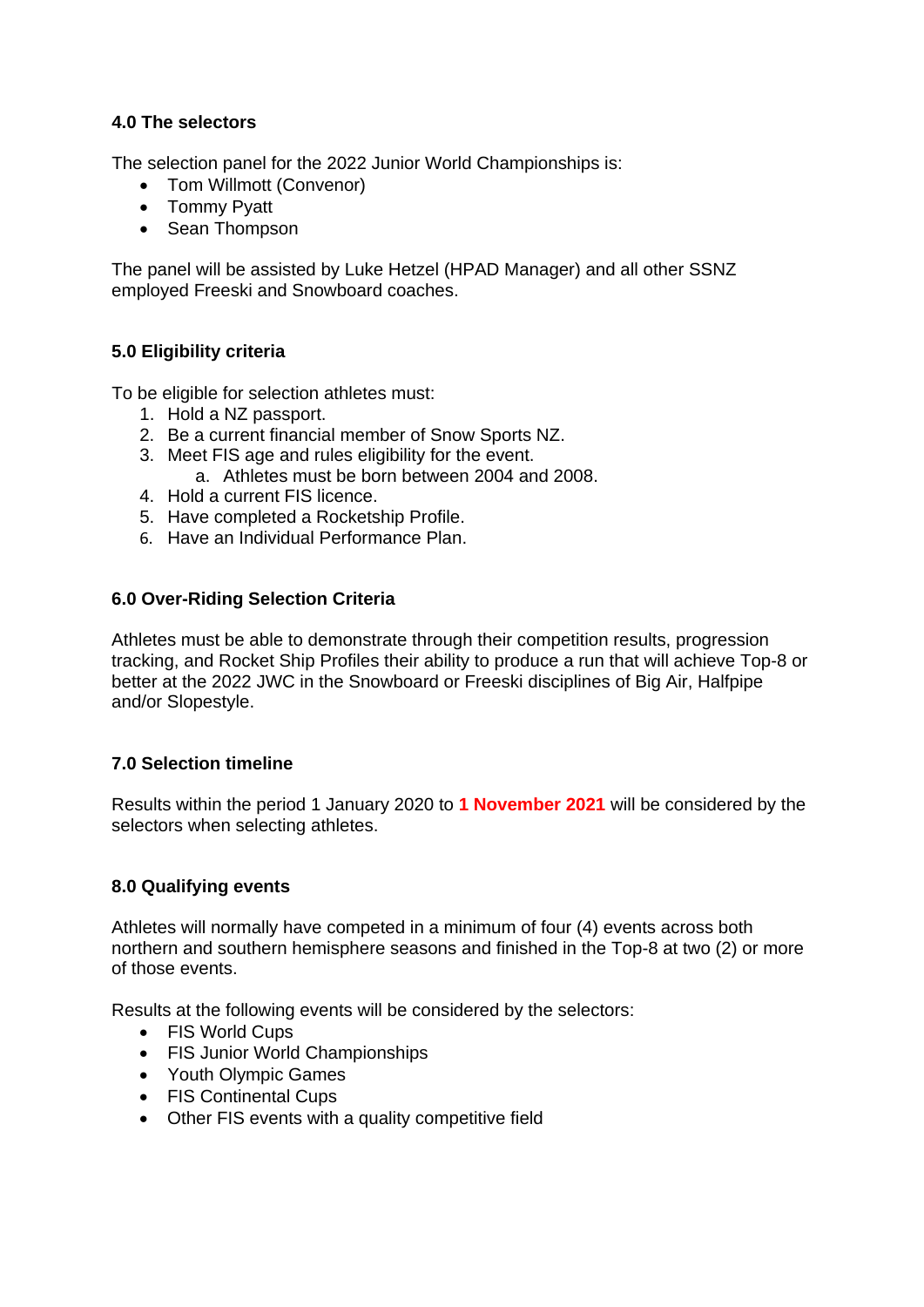Normally an athlete must attend enough of the events listed above to complement their Rocket Ship Profile and Progression Tracking to demonstrate they have met the Over-Riding selection criteria. Due to the difficulties in both travelling and running international events during the results timeframe progression tracking and Rocket Ship Profiles may be relied upon over international results. The Selectors will take the strength of field into account when analysing event results.

### **9.0 Additional selection factors**

- a. Performances and results prior to 1 January 2020.
- b. Ability to be a medal contender at the Milan-Cortina 2026 Winter Olympic Games.
- c. Current FIS Point and WSPL Rankings.
- d. A high degree of fitness and a commitment to maintain a fitness and training programme as agreed with the applicable coach(es).
- e. Demonstrated good behaviour, including a commitment to training.
- f. Attendance at training camps.
- g. Demonstrated compatibility with others in a team environment.
- h. Demonstrated compliance with the rules of events and competitions.
- i. Understanding and respect for the obligations that accompany being a member of a New Zealand Team when competing at the JWC, including respect for team members and support staff.
- j. Willingness to promote Snow Sports NZ in a positive manner.
- k. Demonstrated ability to take personal responsibility for themselves and their results.
- l. Proven ability to be reliable.
- m. Any other factor(s) the Snow Sports NZ Selectors consider relevant.

## **10.0 Selection Dates**

The 2022 JWC Team will be selected **November 1st**, 2021.

If not all JWC quota spots are allocated, remaining quota spots will be assigned by March 1<sup>st</sup>, 2022.

#### **11.0 Quotas**

Freeski: there are 6 spots available for each gender per discipline. Riders can enter two or more disciplines.

Snowboard: there are 6 spots available for each gender per discipline. Riders can enter two or more disciplines.

## **12.0 Covid-19**

The Snow Sport NZ Board reserves the right to limit investment and performance support to the selected team members due to the COVID-19 conditions in Leysin. A full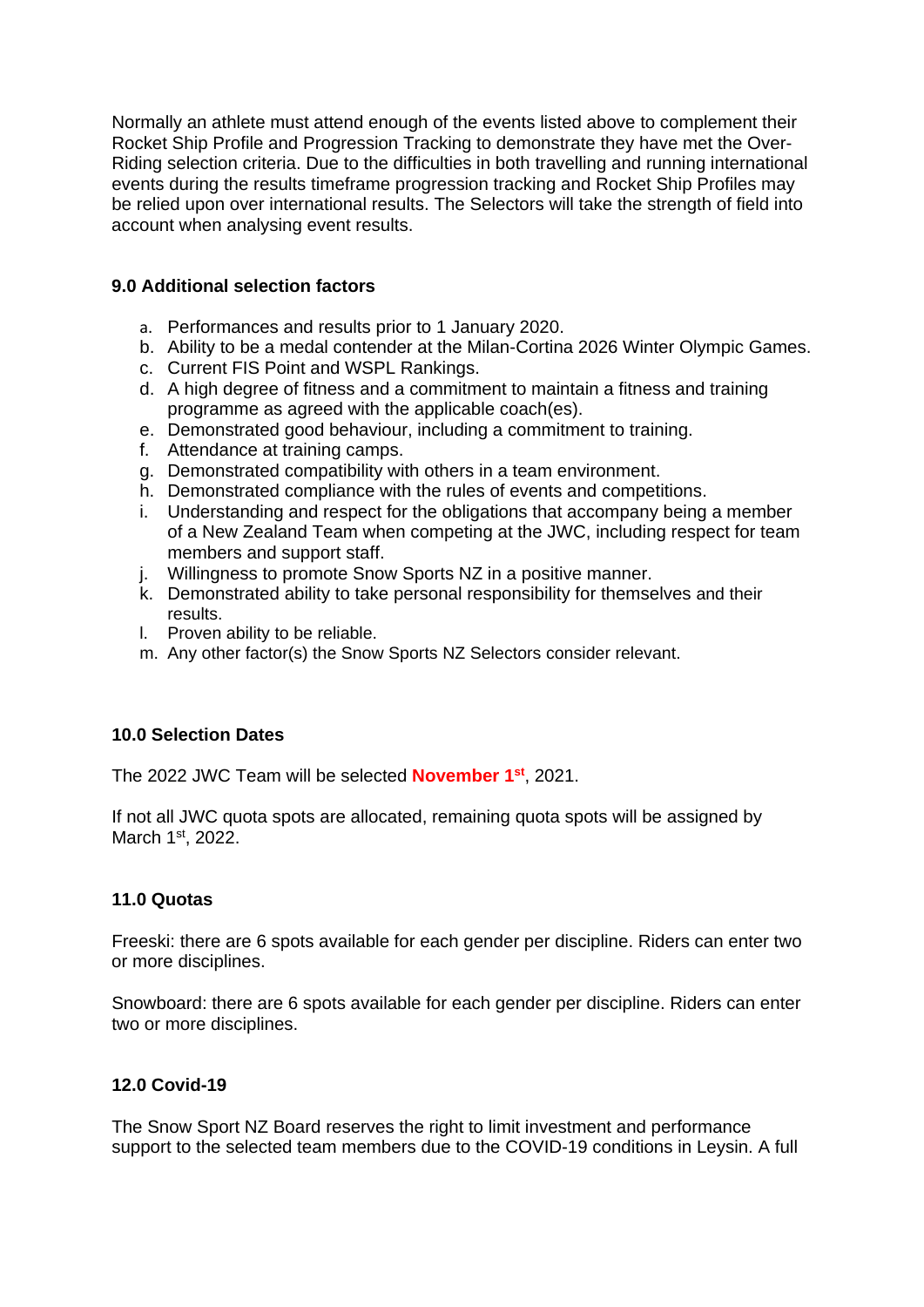assessment of risk will be provided to the SSNZ Board prior to the team departing New Zealand.

#### **13.0 Performance standards**

Based on the SSNZ performance tracking data and analysis the following performance standards are likely to be required to satisfy the selection criteria.

Athletes should be capable of delivering to these standards at the 2022 JWC as shown by their progression tracking.

#### **Snowboard**

| <b>Freeski</b> |                               |                                                                                                                                               |                              |                                                                                                                                                         |
|----------------|-------------------------------|-----------------------------------------------------------------------------------------------------------------------------------------------|------------------------------|---------------------------------------------------------------------------------------------------------------------------------------------------------|
| <b>Men</b>     |                               |                                                                                                                                               |                              |                                                                                                                                                         |
|                | <b>Podium Rails</b>           | Podium Jumps/Pipe                                                                                                                             | Top-8 Rails                  | Top-8 Jumps/Pipe                                                                                                                                        |
| Slope          | Average spin<br>index of 630. | Spin index of 1350 with<br>two axes, or 1440 for one<br>axis. Likely a combination<br>of doubles and triples                                  | Average spin<br>index of 540 | Average spin index 1200                                                                                                                                 |
| <b>Big Air</b> |                               | Average spin index of<br>1620, left and right. Both<br>jumps with technical<br>grabs                                                          |                              | Average spin index of<br>1350, left and right.                                                                                                          |
| Pipe           |                               | Average spin index of<br>850+ with 1-2 doubles<br>and average amplitude<br>10ft or above. Variety of<br>directions and switch                 |                              | Average spin index of 720<br>with average amplitude of<br>7ft. Multiple 720-900<br>degree spins at 10ft or<br>above. One switch hit at<br>7ft or above. |
|                |                               |                                                                                                                                               |                              |                                                                                                                                                         |
| Freeski        |                               |                                                                                                                                               |                              |                                                                                                                                                         |
| Women          |                               |                                                                                                                                               |                              |                                                                                                                                                         |
|                | <b>Podium Rails</b>           | Podium Jumps/Pipe                                                                                                                             | Top-8 Rails                  | Top-8 Jumps/Pipe                                                                                                                                        |
| Slope          | Average spin<br>index of 450  | Average spin index of<br>810 with multiple axes<br>(cork, misty, flat)                                                                        | Average spin<br>index of 270 | Average spin index of 540<br>with off-axis tricks                                                                                                       |
| <b>Big Air</b> |                               | Average spin index of<br>990, 2 out of 4 directions.<br>1 double or 2 off-axis<br>tricks with technical grabs                                 |                              | Average spin index of<br>720, 2 out of 4 directions.<br>Both off-axis                                                                                   |
| Pipe           |                               | Average spin index of<br>540+ with an average<br>amplitude of 6ft or above.<br>Variety of directions,<br>axes and grabs with 1+<br>switch hit |                              | Average spin index of<br>360+ at amplitude of 4ft or<br>above. Variety of spin<br>direction and grabs                                                   |
|                |                               |                                                                                                                                               |                              |                                                                                                                                                         |
| Snowboard      |                               |                                                                                                                                               |                              |                                                                                                                                                         |